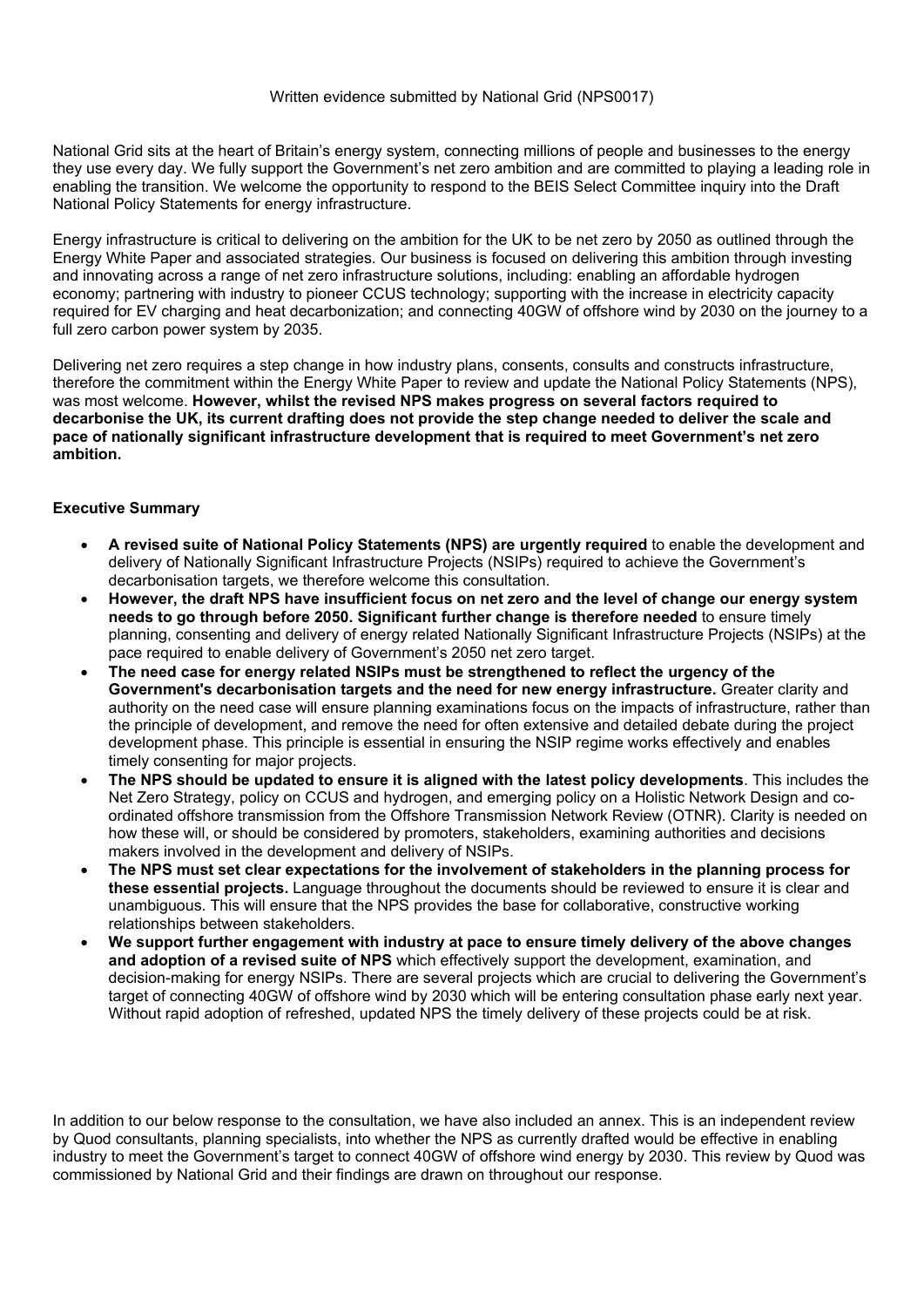## **About National Grid**

National Grid Group's operations in the UK include: National Grid Electricity Transmission (NGET), which owns the high voltage transmission system in England and Wales; Western Power Distribution (WPD), which owns and operates electricity distribution networks in the Midlands, the South West and Wales; National Grid Gas (NGG), which owns and operates the high pressure gas transmission system in England, Scotland and Wales; National Grid Ventures (NGV), which owns and operates energy businesses in competitive markets, including electricity interconnectors and the Grain LNG storage terminal; and National Grid Electricity System Operator (NGESO), a legally separate business within National Grid Group which balances the supply and demand of electricity in real time across Great Britain.

This consultation response represents the view of National Grid Group. As a legally separate business, National Grid ESO has submitted a separate consultation response. In this instance WPD has also submitted a separate response.

Having articulated a clear vision for a net zero economy through the Ten Point Plan, the Energy White Paper, the Net Zero Strategy and associated documents it is critical that the UK Government and industry now work together to translate this ambition into delivery at pace. This means that EN1 should be updated further to ensure that the context for the needs case is up to date and in step with the most recent government policy on energy and climate.

However, the draft NPS does not currently provide the step change needed to deliver the scale and pace of new energy infrastructure required to meet net zero and therefore risks the successful delivery of the Government's net zero and related targets (for example the connection of 40GW of offshore wind by 2030). Delivering 40GW by 2030 requires significant investment to reinforce and develop the transmission network and connect this clean renewable electricity. For NGET this entails 15 major projects that need to be planned, consented and delivered in just over 8 years. Historically, these major projects have taken over 9 years to deliver, including significant consenting time. Therefore, to meet Government's target, planning reform focused on accelerating key national infrastructure projects such as ours, is critical. Given the criticality of the infrastructure necessary, the revised NPSs should include:

- **Need:** the terms of the NPS should reflect the scale and urgency of the need for new energy infrastructure in terms which accurately reflect its critical national importance. For example, whilst the draft NPS does call out the urgent need for new energy generating capacity it should also spell out the critical urgency of enhancing, reinforcing and extending the transmission network.
- **Presumption:** the NPSs should make clear that the decision maker must presume in favour of applications for the provision of the necessary infrastructure in terms which are clear and practical and which eliminate unnecessary questioning of the need for each proposal. For clarity, Government initiatives, such as the work of the Offshore Transmission Network Review (OTNR), particularly the Holistic Network Design, should be directly endorsed within the NPS. Further detail on this is provided throughout our response.
- **Clarity and realism:** the terms of the NPSs should be as clear as they can be on the tests which will be applied to individual projects and they should be realistic in recognising the acceptability of the likely practical implications of the necessary infrastructure. Currently, the NPS lacks sufficient recognition that the scale of necessary nationally important energy infrastructure cannot be delivered without some significant adverse impacts, even after measures are taken to mitigate effects. Such recognitions with the NPSs would directly assist the consenting process
- **Comprehensive:** the NPS policies should cover and provide clear direction on all issues which are likely to be relevant and important in decision making. The draft NPS lacks and should provide clarity in relation to the appropriate approach to community mitigation. This matter is also explored further throughout our response.
- **Proportionate:** the NPSs have an important role to play in ensuring that the consenting process is proportionate, i.e. that it is no longer or more complex than it needs to be, that excessive time or cost is avoided and that there is clarity on the scale of the information expected from the applicant. The draft NPSs does little to encourage a proportionate approach to applications and their assessment, and in fact, generally, more is being expected of applicants.

These themes are expanded on in the Quod review included with our response.

The NPS should be updated further to ensure that it is up to date and in step with the latest government strategy and policy on energy and climate such as the Net Zero Strategy. As has already been noted, the NPS should be consistent with the Government targets such as 40GW of offshore wind by 2030 and the associated infrastructure to connect this ambition, additionally it should align with policy on nascent technologies that are identified as essential for achieving net zero, in particular CCUS, hydrogen and Multi-Purpose Interconnectors (MPIs).

Critically, there should be specific reference and explanation in the main body of EN1 (replacing the current footnote) to the OTNR and on the emerging HND, which is required to establish an onshore electricity infrastructure blueprint.